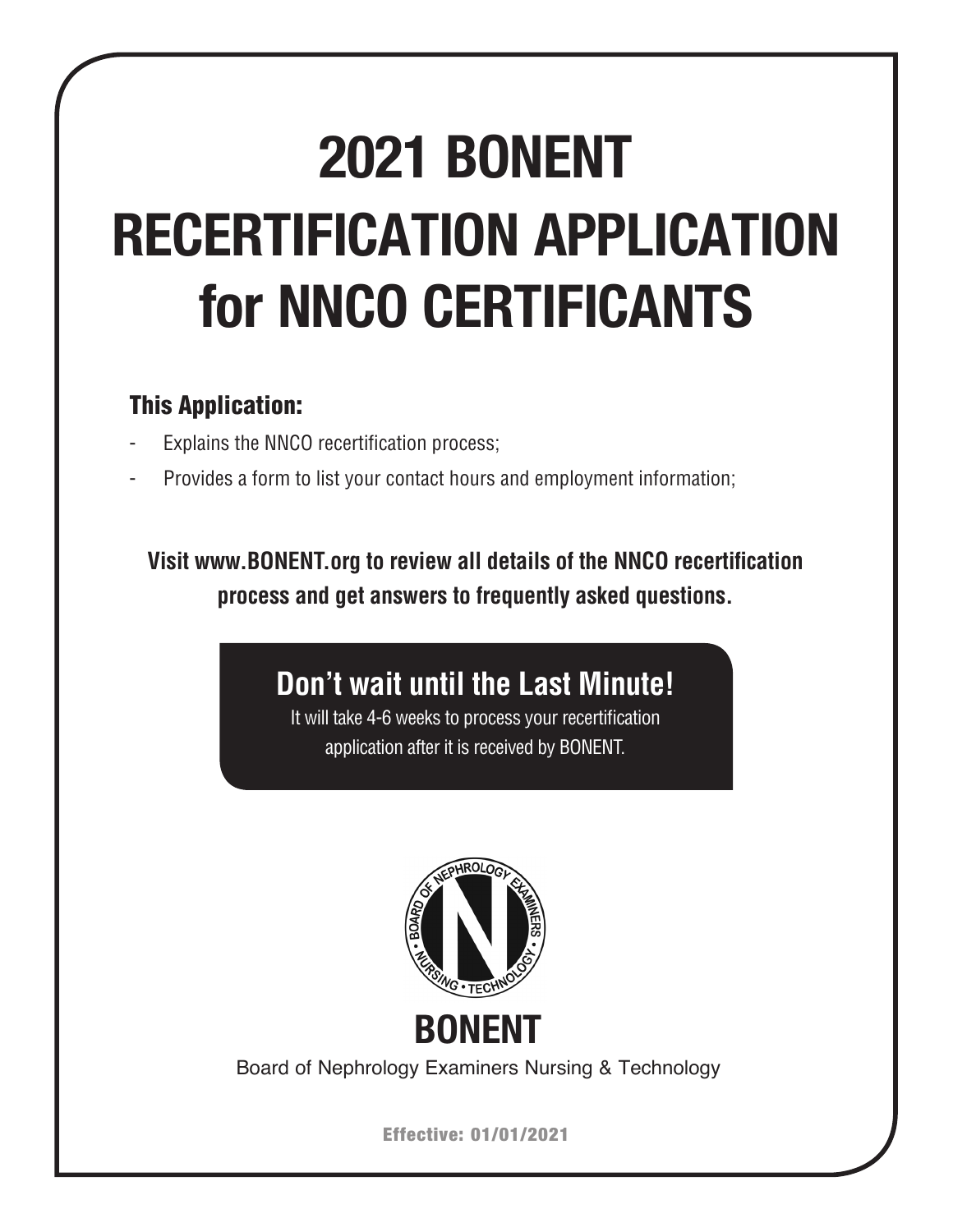# **A Continuing Education Programs**

These may include workshops, seminars, professional development offerings, home-study courses, and local regional, state, or national conferences approved or provided by an accredited organization or state nurses association. Candidates must have written documentation of the number of hours for each program completed. List programs in date order, beginning with the most recent. Print or type all information.

| Mo/Yr of<br>Program | <b>Program Title</b>                             | <b>Program</b><br>Code* | <b>Program</b><br><b>Provider</b> | <b>Number of</b><br><b>Contact Hours</b> |  |  |  |
|---------------------|--------------------------------------------------|-------------------------|-----------------------------------|------------------------------------------|--|--|--|
|                     |                                                  |                         |                                   |                                          |  |  |  |
|                     |                                                  |                         |                                   |                                          |  |  |  |
|                     |                                                  |                         |                                   |                                          |  |  |  |
|                     |                                                  |                         |                                   |                                          |  |  |  |
|                     |                                                  |                         |                                   |                                          |  |  |  |
|                     |                                                  |                         |                                   |                                          |  |  |  |
|                     |                                                  |                         |                                   |                                          |  |  |  |
|                     |                                                  |                         |                                   |                                          |  |  |  |
|                     |                                                  |                         |                                   |                                          |  |  |  |
|                     |                                                  |                         |                                   |                                          |  |  |  |
|                     |                                                  |                         |                                   |                                          |  |  |  |
|                     |                                                  |                         |                                   |                                          |  |  |  |
|                     | <b>TOTAL CONTACT HOURS - ONTINUING EDUCATION</b> |                         |                                   |                                          |  |  |  |

\*Program Code: W = Workshop/Seminar, C = Conferences, H = Homestudy/Correspondence, I = Internet, O = Other

List additional programs on a separate sheet, if needed. Enclose with, but do not staple to the application.

# **B Employment**

List employment in date order, beginning with the most recent. Print or type all information. Each year of employment in the nephrology business network will be considered as 3.75 contact hours. A maximum of 15 contact hours will be eligible.

| <b>Position/</b><br><b>Title</b>        | <b>Name of Institution</b> | <b>Address</b> | <b>Phone Number</b> | Supervisor's<br><b>Name</b> | <b>Number</b><br>of Contact<br><b>Hours</b> |
|-----------------------------------------|----------------------------|----------------|---------------------|-----------------------------|---------------------------------------------|
|                                         |                            |                |                     |                             |                                             |
|                                         |                            |                |                     |                             |                                             |
|                                         |                            |                |                     |                             |                                             |
|                                         |                            |                |                     |                             |                                             |
|                                         |                            |                |                     |                             |                                             |
|                                         |                            |                |                     |                             |                                             |
| <b>TOTAL CONTACT HOURS - EMPLOYMENT</b> |                            |                |                     |                             |                                             |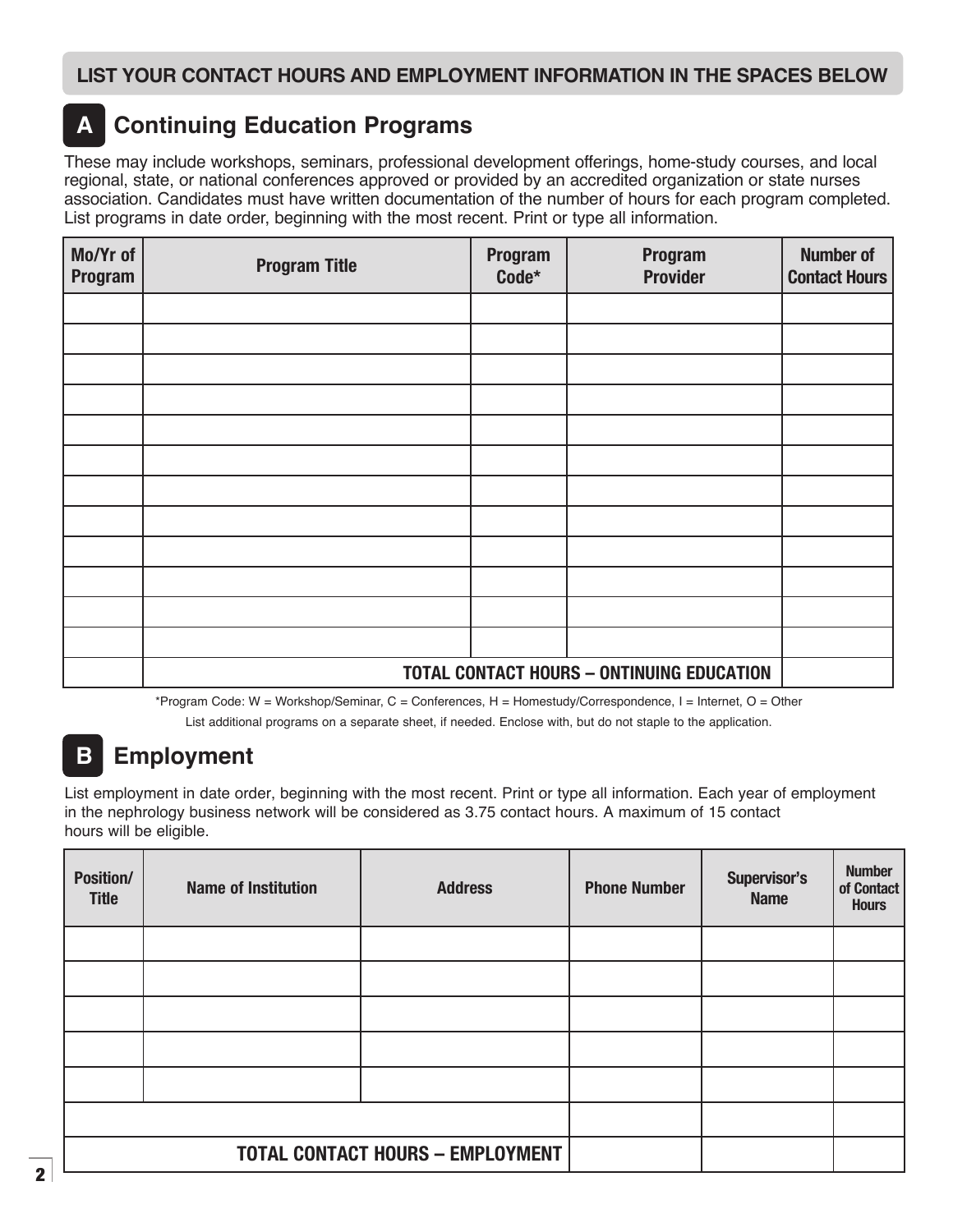# **STEP 1 Recertification Options**

To apply for recertification through continuing education, 30 contact hours (CH) related to the practice of nephrology technology must be submitted for consideration. A maximum of 15 CH may be from employment in the nephrology business network. All applicable CH must have been completed during the four years prior to the candidate's certification renewal date and may be accumulated in any combination of the following:

#### **A. Continuing Education Programs**

- You can obtain hours from workshops, seminars, professional development offerings, home-study courses, and local, regional, state or national conferences approved or provided by an accredited organization or state nurses association.
- The CH provider/sponsor must be identified sufficiently to allow a reviewer to recognize the organization. Use state abbreviations, names of nursing organizations, names of hospitals, colleges, etc.

#### **B. Employment:**

Each year of employment in the nephrology business network will be considered as 3.75 contact hours. a maximum of 15 contact hours will be eligible.



#### **C. Online Practice Test:**

- For two (2) contact hour credits, attach a copy of the Online Practice Test Completion Report.
- Completion of the BONENT CHT Online Practice Exam will be accepted.



#### **D. Writing Test Questions:**

- Write and submit with your Recertification Application test questions appropriate for BONENT Certification Examinations.
- All questions must be multiple choice, with 4 options, only one of which is correct. Correct response must be identified.
- Submission of 5 test questions will be considered as 2 contact hours. A maximum of 4 contact hours will be allowed for the submission of test questions.
- Type the questions on a separate sheet of paper but do not staple to the application.

# **STEP 2 Pay the Recertification Fee (\$160.00)**

# **STEP 3 Complete & Mail all pages of the Application**

**Complete and mail all pages of the Recertification Application with payment for the recertification fee (\$160).** Faxed or photocopied recertification applications will NOT be accepted. Your paperwork will be reviewed to determine if it meets NNCO recertification criteria. When the process is completed, you will be assigned a new BONENT ID number and listed as BONENT-certified. Your next recertification must meet BONENT recertification requirements.

**Do I have to submit copies of my Continuing Education certificates?**  You do not have to submit certificates, unless you are audited.